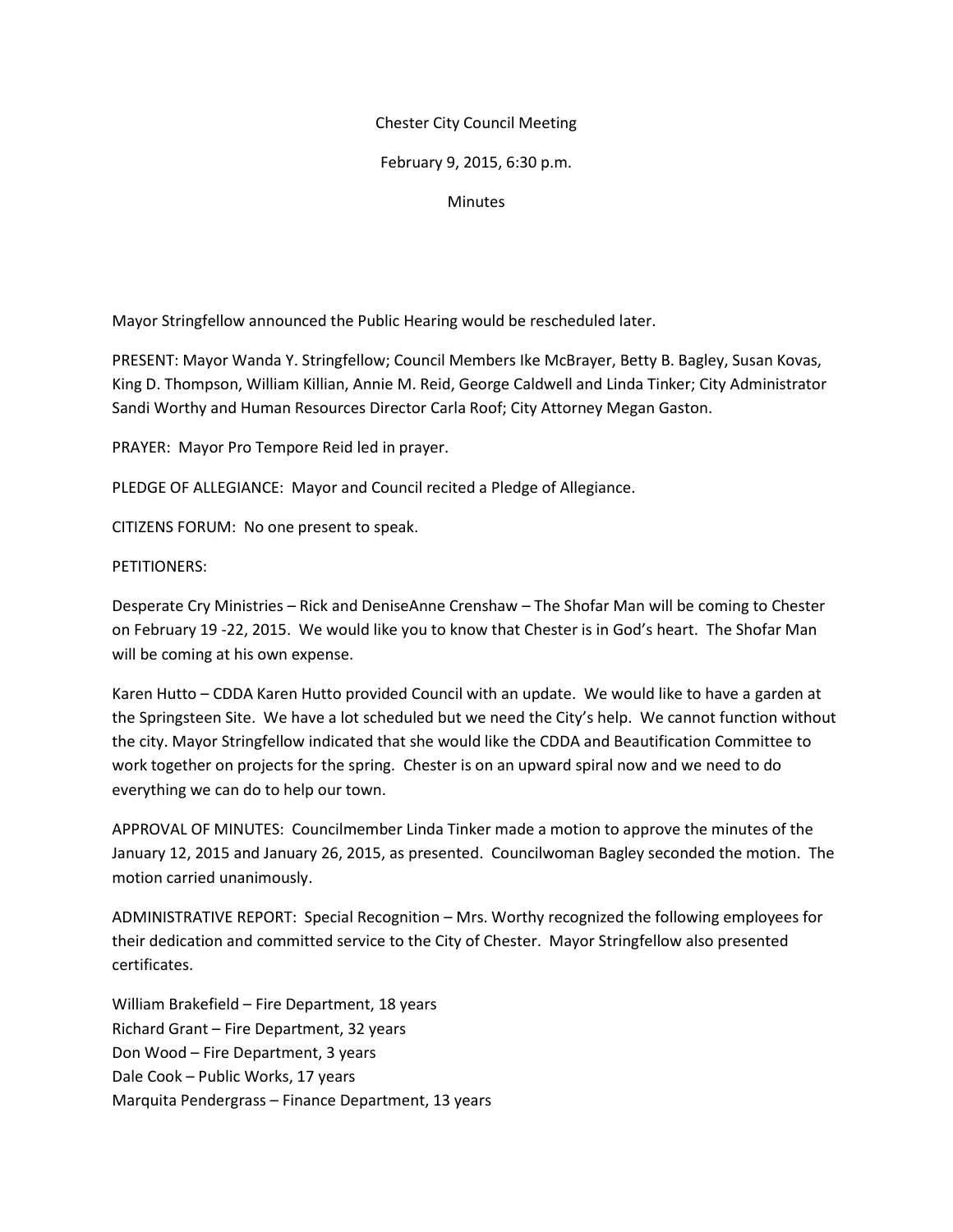Wes Gladden – Police Department, 1 year Tyrel Graham – Police Department, 1 year Kyle Lucas – Police Department, 1 year Marvick Dotson – Fire Department, 1 year Sylvia Young – HR Department, 15 years

Administrative Report – Mrs. Worthy provide a report for Council.

NEW BUSINESS: First Reading Ordinance Alcohol - 2015-01 – Councilman Thompson made a motion to approve the first reading as amended. Mayor Pro Tempore Reid seconded the motion. The motion carried unanimously.

First Reading Procurement Policy – 2015 -02 - Councilwoman Bagley made a motion to approve first reading as presented. Councilwoman Tinker seconded the motion. Discussion took place concerning tied bids. Attorney Gaston will clarify before the second reading.

First Reading Ordinance 2015-03 Local Hospitality Tax on the sales of prepared meals and beverages in establishments. Councilman Thompson made a motion to approve first reading as presented. Councilman Killian seconded the motion. Councilwoman Tinker had questions concerning this tax. Hospitality tax has been available since 1997. The funds will be used for recreational events, offset for public works and patrol. If we do not implement this, we will have to continue to place the burden on the residence through property tax and mileage increase. Councilman Thompson stated that he did not see that this would be a burden; this is a fair way that would benefit our residents. Councilman Caldwell stated that everywhere you go, you have a hospitality tax. Karen Hutto, Anna's Arbor spoke to Council and stated this would not be a burden to her business. Anything that will help Chester. Councilwoman Kovas questioned would quarterly not be better than monthly? Discussed catering business and reporting quarterly instead of monthly. Councilman McBrayer questioned, would the funds only be used for Parks and Tourism. After discussion, the motion carried with Councilwoman Tinker opposing.

First Reading Ordinance 2015-04 – Annexation of property owned by the City of Chester located adjacent to 145 Cemetery Street and directly adjoining 148 Cemetery Street but for Cemetery by 100 percent petition. Councilman Thompson made a motion to accept annexation as presented. Councilman Killian seconded the motion. The motion carried unanimously.

100 Percent Petition Form - 079-03-08-031-000 - Councilman Thompson made a motion to approve the 100 percent petition form as presented. Councilman Killian seconded the motion. The motion carried unanimously.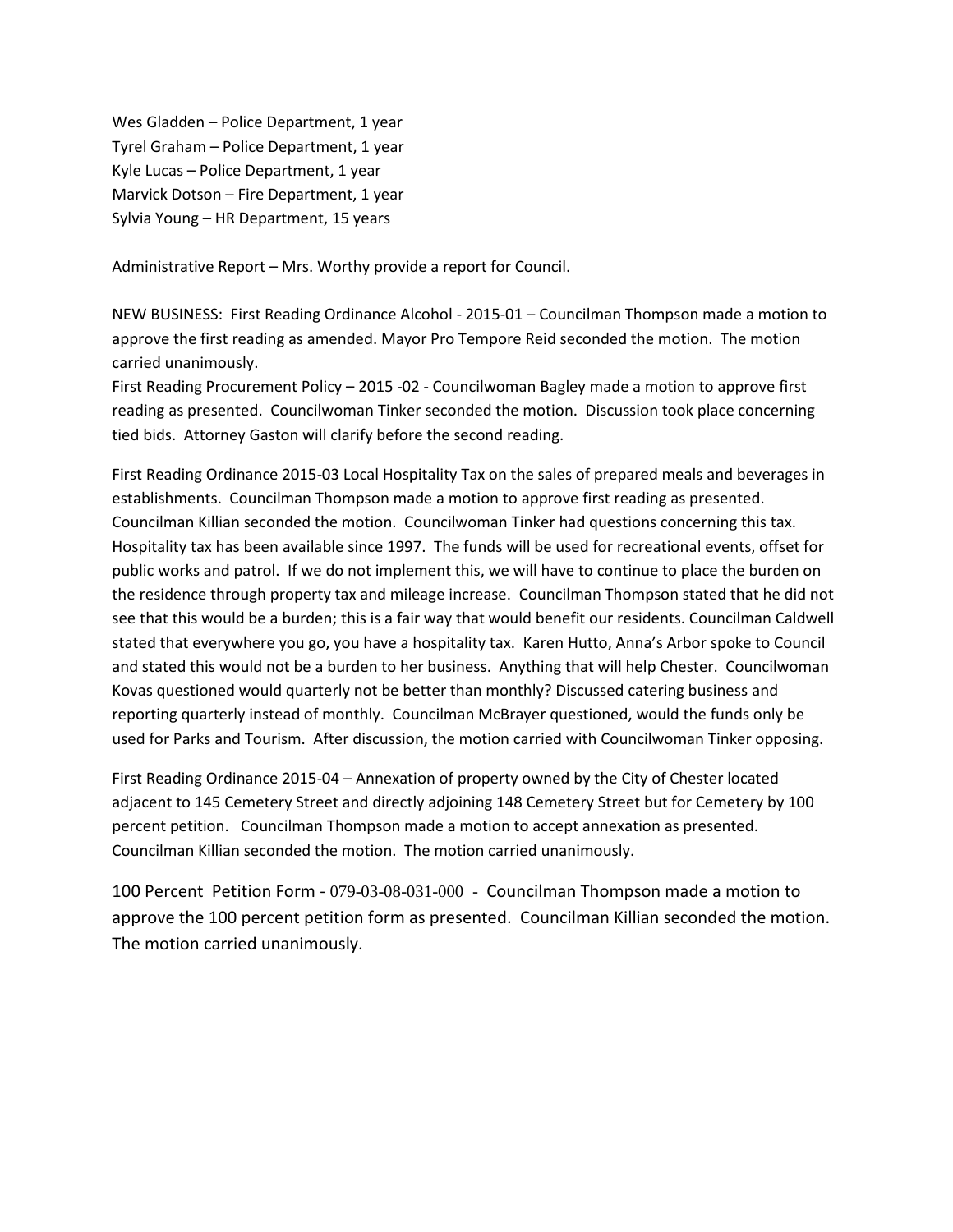### **City of Chester 100 Percent Petition Form**

### TO THE MAYOR AND COUNCIL OF THE **CITY OF CHESTER, SOUTH CAROLINA**:

The undersigned, being 100 percent of the freeholders owning 100 percent of the assessed value of the property in the contiguous territory described below and shown on the attached plat or map, hereby petition for annexation of said territory to the City by ordinance effective as soon hereafter as possible, pursuant to South Carolina Code Section 5-3-150(3).

The territory to be annexed is described as follows:

A lot on Cemetery Street adjacent to 145 Cemetery Street that is known as Finley Park.

The property is designated as follows on the County tax map: 079-03-08-031-000



It is requested that the property be zoned as follows:

| Owner's Name:                                |     |                                                                                                                                                                                                                               |  |
|----------------------------------------------|-----|-------------------------------------------------------------------------------------------------------------------------------------------------------------------------------------------------------------------------------|--|
|                                              |     | Date                                                                                                                                                                                                                          |  |
|                                              |     |                                                                                                                                                                                                                               |  |
| <b>For Municipal Use:</b>                    |     |                                                                                                                                                                                                                               |  |
|                                              |     |                                                                                                                                                                                                                               |  |
| Description and Ownership verified by:       |     | Date and the same state of the state of the state of the state of the state of the state of the state of the state of the state of the state of the state of the state of the state of the state of the state of the state of |  |
| Recommendation: _____ Approved ______ Denied | By: |                                                                                                                                                                                                                               |  |

100 Percent Petition Form 079-03-08-031-000 - Councilman Thompson made a motion to approve the 100 percent petition form as presented. Councilman Killian seconded the motion. The motion carried unanimously.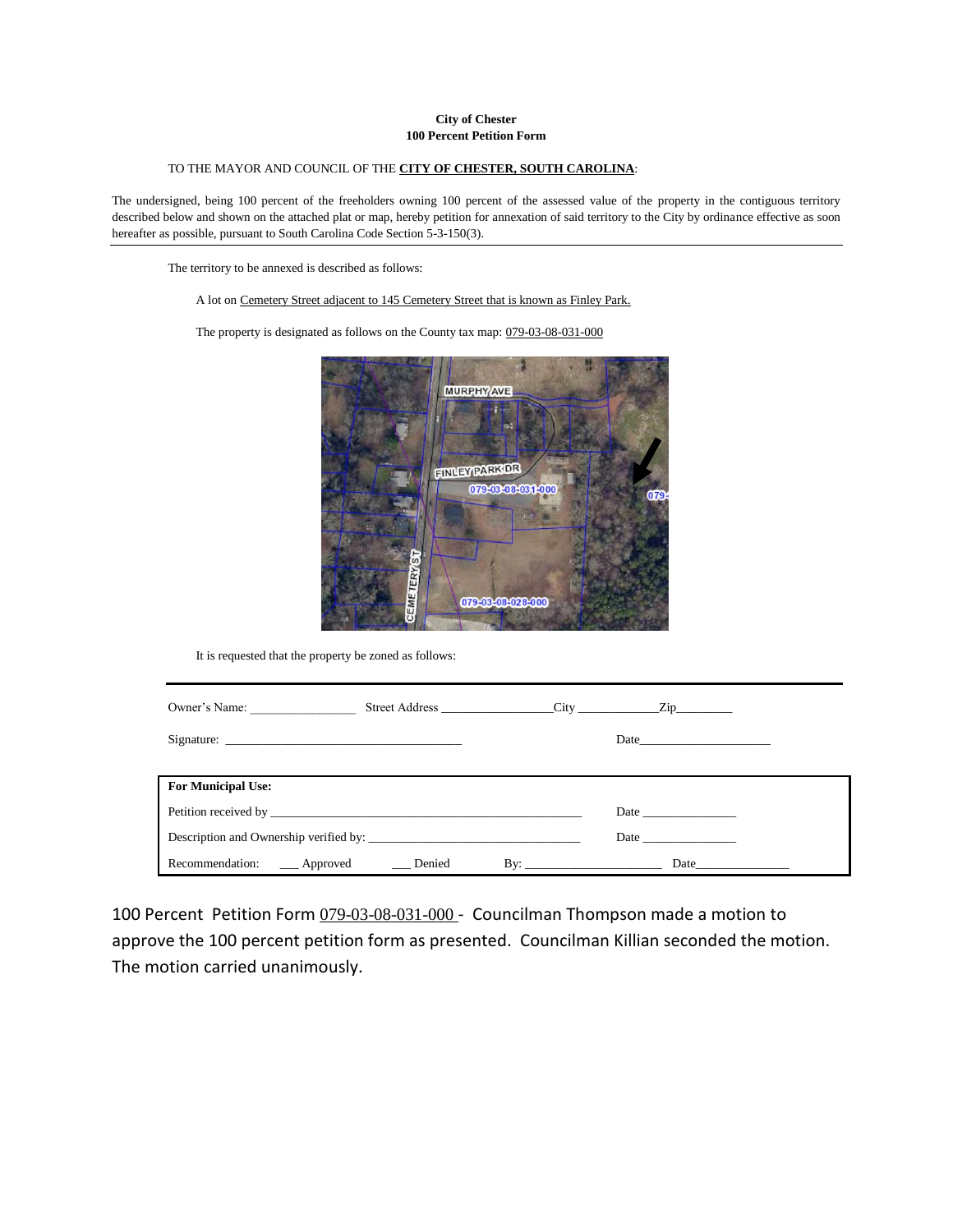### **City of Chester 100 Percent Petition Form**

#### TO THE MAYOR AND COUNCIL OF THE **CITY OF CHESTER, SOUTH CAROLINA**:

The undersigned, being 100 percent of the freeholders owning 100 percent of the assessed value of the property in the contiguous territory described below and shown on the attached plat or map, hereby petition for annexation of said territory to the City by ordinance effective as soon hereafter as possible, pursuant to South Carolina Code Section 5-3-150(3).

The territory to be annexed is described as follows:

### A lot between Cemetery Street and JA Cochran 72 Bypass and adjacent to Evergreen Cemetery.

The property is designated as follows on the County tax map: 079-03-08-026-000



It is requested that the property be zoned as follows: LI, Limited Industrial

| Owner's Name: Street Address City City Zip   |                           |                                                                                                                                                                                                                               |
|----------------------------------------------|---------------------------|-------------------------------------------------------------------------------------------------------------------------------------------------------------------------------------------------------------------------------|
|                                              |                           | Date $\qquad \qquad$                                                                                                                                                                                                          |
|                                              |                           |                                                                                                                                                                                                                               |
| <b>For Municipal Use:</b>                    |                           |                                                                                                                                                                                                                               |
|                                              |                           |                                                                                                                                                                                                                               |
| Description and Ownership verified by:       |                           | Date and the same state of the state of the state of the state of the state of the state of the state of the state of the state of the state of the state of the state of the state of the state of the state of the state of |
| Recommendation: _____ Approved ______ Denied | $\mathbf{B} \mathbf{y}$ : |                                                                                                                                                                                                                               |
|                                              |                           |                                                                                                                                                                                                                               |

100 Percent Petition Form 079-03-08-026-000 - Councilman Thompson made a motion to approve the 100 percent petition form as presented. Councilman Killian seconded the motion. The motion carried unanimously.

First Reading Ordinance 2015 -05, an ordinance to provide for the annexation of property owned by the City of Chester located between Cemetery Street and JA Cochran highway 72 Bypass by 100 percent petition; and to establish a zoning classification of li (light industrial) for said property. Councilman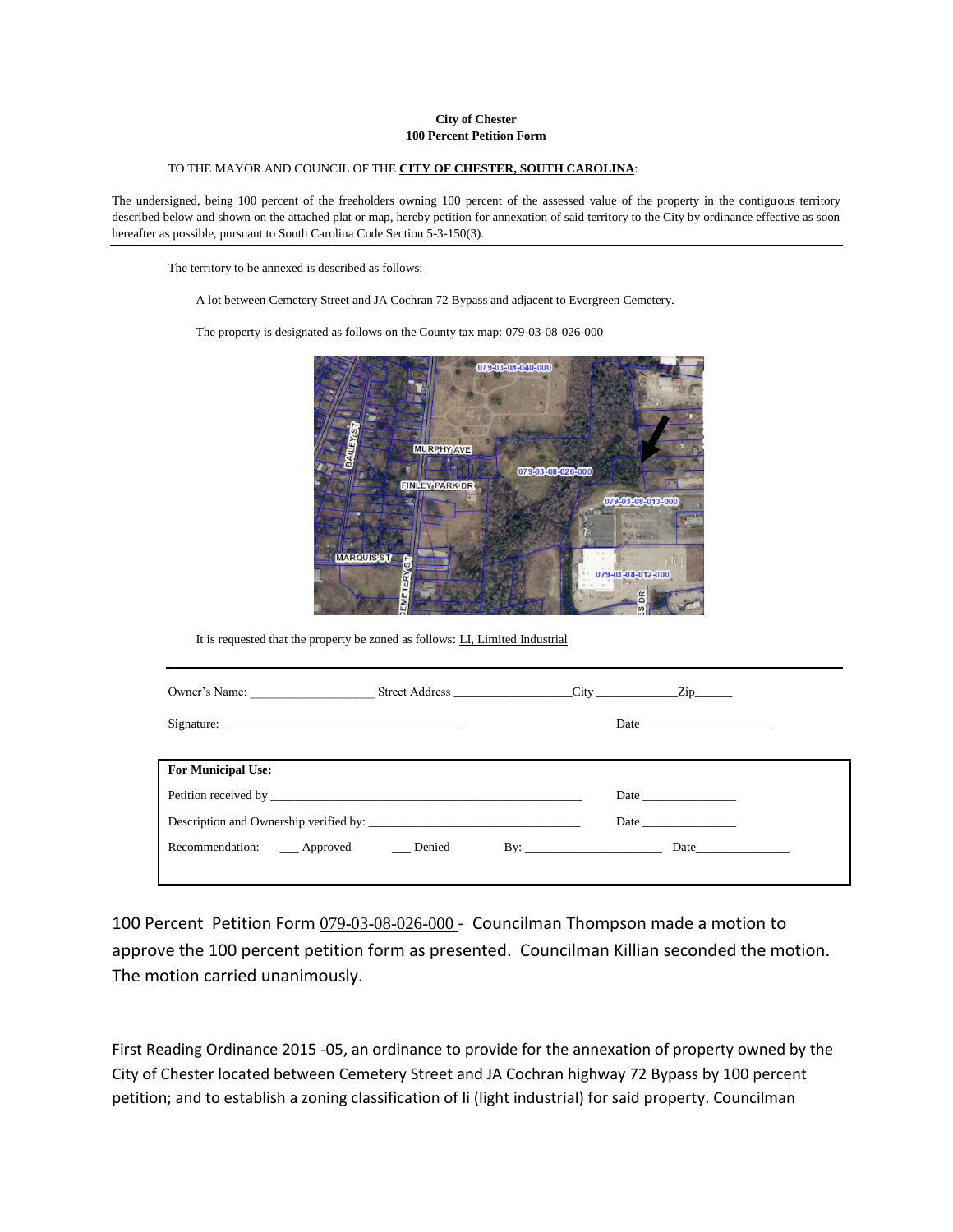Thompson made a motion to approve. Councilman Killian seconded the motion. The motion carried unanimously.

Legislative Day – Councilman Caldwell provided Council with an update on the Legislative Day. One particular bill that is being proposed is not something that we want. Bill 34-90, I encourage everyone to contact your legislators and let them know not to pass this bill. This will be a big impact on our city if this bill is passed.

Mayor Stringfellow read and presented a proclamation for The Shofar Saturday on February 21, 2015.

## *PROCLAMATION*

*Office of the Mayor of City of Chester Chester County State of South Carolina*

*WHEREAS: There are approximately six thousand residents in the city of Chester*

*WHEREAS: Every resident and business in the city of Chester , with the leadership of the mayor and city council, deserves the right of receiving all the God-given blessings love, joy, and peace that are possible.* 

*WHEREAS: The shofar, an ancient musical instrument, has a proven record of calling forth blessings, and a number of shofar blowers from surrounding states will be gathered in our city on Saturday, February 21, 2015, to collectively blow their shofars calling forth blessings for every resident and business in the city of Chester.*

*WHEREAS: This voluntary effort also serves as a prelude to the March 19-22, 2015, gatherings in the city of Chester, supported by a number of local and regional groups, that will provide the opportunity for every resident to participate in the blessings of the shofar upon themselves individually and to our city as a corporate body of residents.*

*WHEREAS: The leaders of this gathering, Jim and Carla Barbarossa, who have already travelled world, are again on a worldwide tour. They have already freely sent many books and DVD is which are being distributed to interested city leaders. Coming at their own expense, they are scheduled for only four stops along the East Coast…Orlando, FL; Pittsburg, PA; Washington, DC; and our city of Chester.*

*NOW THEREFORE, I, Wanda Stringfellow, Mayor of the City of Chester, County of Chester, State of South Carolina, do hereby proclaim Saturday, February 21, 2015, as Shofar Saturday in the City of Chester, and urge all citizens to support and participate in programs and events as one step in bringing blessings of peace of our streets and joy to the hearts of all.*

*IN TESTIMONY WHEREOF, I have hereunto set my hand and caused to be affixed the Great Seal of the City of Chester, County of Chester, State of South Carolina, this 9th day of February 2015.*

*Wanda Stringfellow, Mayor of City of Chester*

*\_\_\_\_\_\_\_\_\_\_\_\_\_\_\_\_\_\_\_\_\_\_\_\_\_\_\_\_\_\_\_\_\_\_\_\_\_\_\_\_\_\_\_\_*